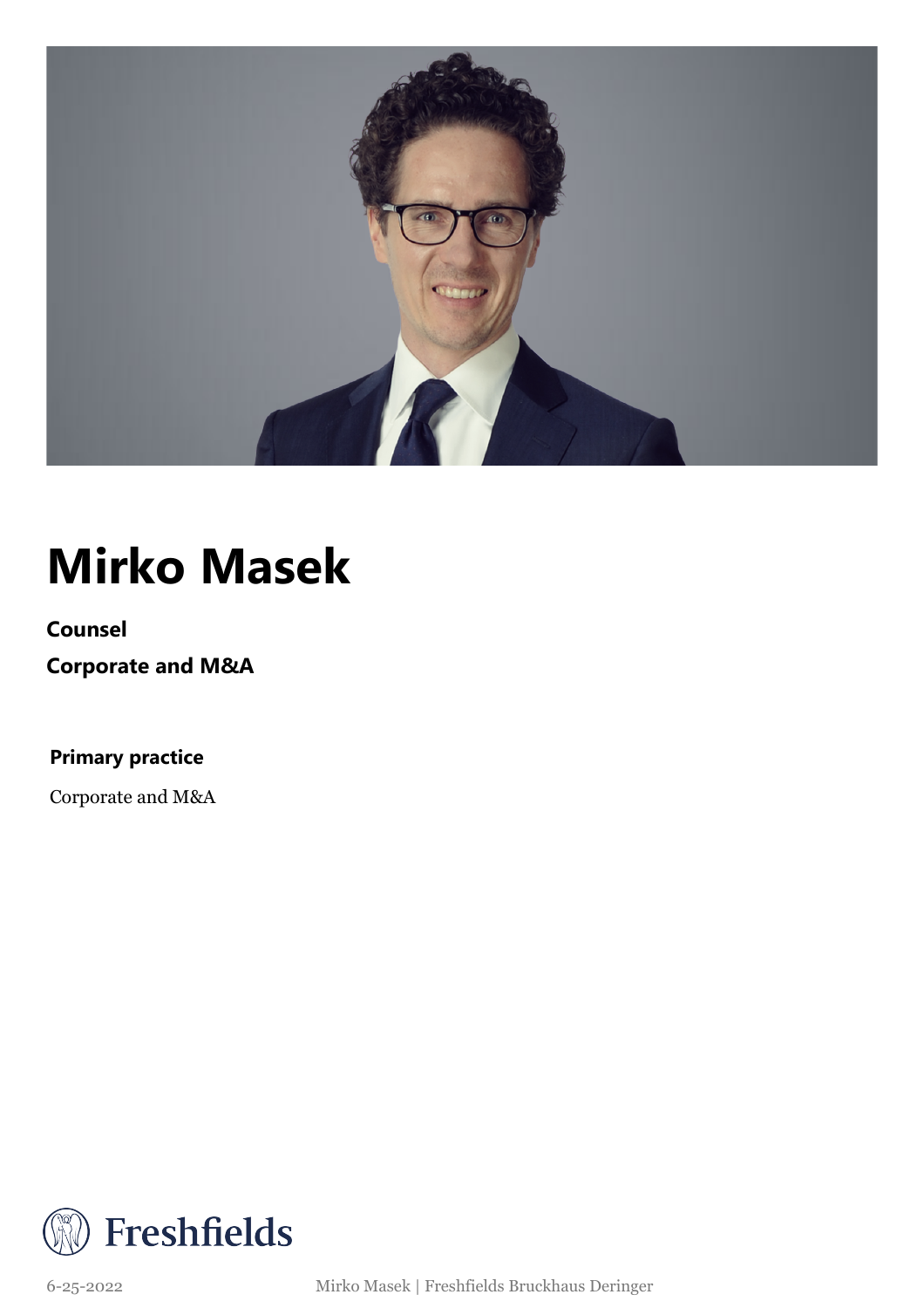# **About Mirko Masek**

**Mirko** is **Counsel** in our **Global Transactions** group.

He is focussing on **mergers and acquisitions**, reorganisations, corporate law and general contract and commercial law.

He is also a member of our **energy, resources and infrastructure** sector group and has experience in the field of **renewable energy**, in particular **wind power**.

He assists clients in connection with engineering, procurement and construction contracts, and has worked on turbine supply and similar project-related agreements. Mirko also supports clients in project-financing settings**.**

He advises clients from a wide range of industries and countries. His wide range of experience also includes M&A-related work for strategic investors and non-performing loan transactions in different asset classes.

### **Recent work**

- Advising RWE on the refocussing of its activities: as a result of this deal, RWE is set to become the third largest European renewable energy business, and the second largest in wind power.
- Advising a power company on a joint-venture regarding development and operation of a hydrogen plant.
- Advising BASF on the business combination of its oil and gas business Wintershall with DEA.
- Advising ørsted on its acquisition of various offshore wind projects in Germany since 2014.
- Assisting Hamburg Commercial Bank on large projects, including its EU subsidy proceedings, and sale of a  $\epsilon$ <sub>5</sub>bn non-performing shipping portfolio to a state-owned bad bank as well as ongoing sale of another several billion euro non-performing loan portfolio to the market (eg aviation or commercial real estate financings) as well as its privatisation.
- Advising Vestas, the wind turbine manufacturer, on the acquisition of Availon group, an independent service provider for onshore wind turbines from a private equity majority shareholder.
- Advising Bard Group, the offshore wind companies, on the development and sales process of 6-25-2022 Mirko Masek | Freshfields Bruckhaus Deringer